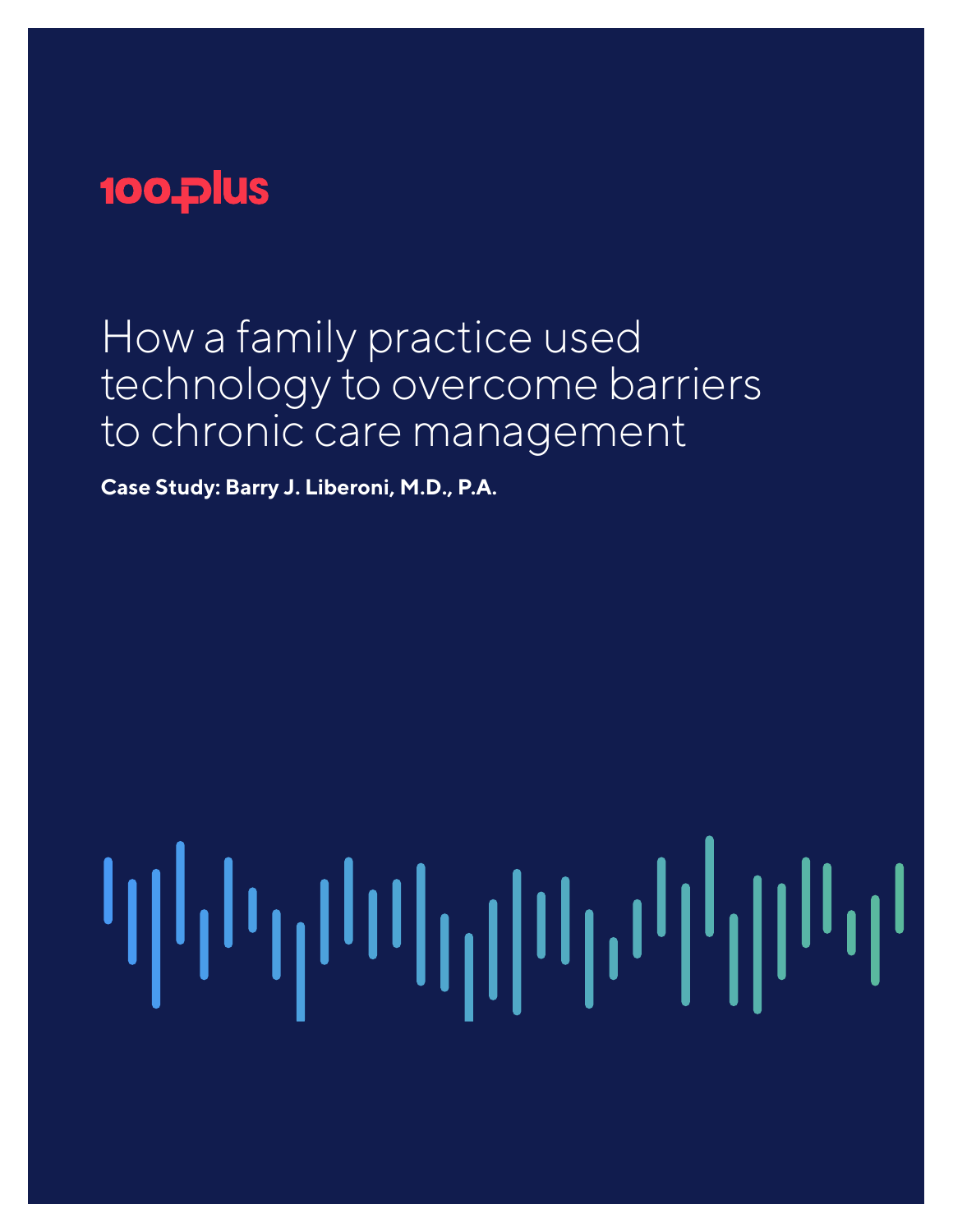| 03 | About<br>Barry J. Liberoni, M.D., P.A.                                                                        |
|----|---------------------------------------------------------------------------------------------------------------|
| 03 | Goal<br>Improve patient experience through remote<br>patient monitoring                                       |
| 03 | Decision<br>Choosing a remote patient monitoring solution                                                     |
| 04 | Results<br>The benefits of 100Plus                                                                            |
| 04 | <b>Examples of patient intervention enabled by 100Plus</b><br>Engaging patients by using the 100Plus platform |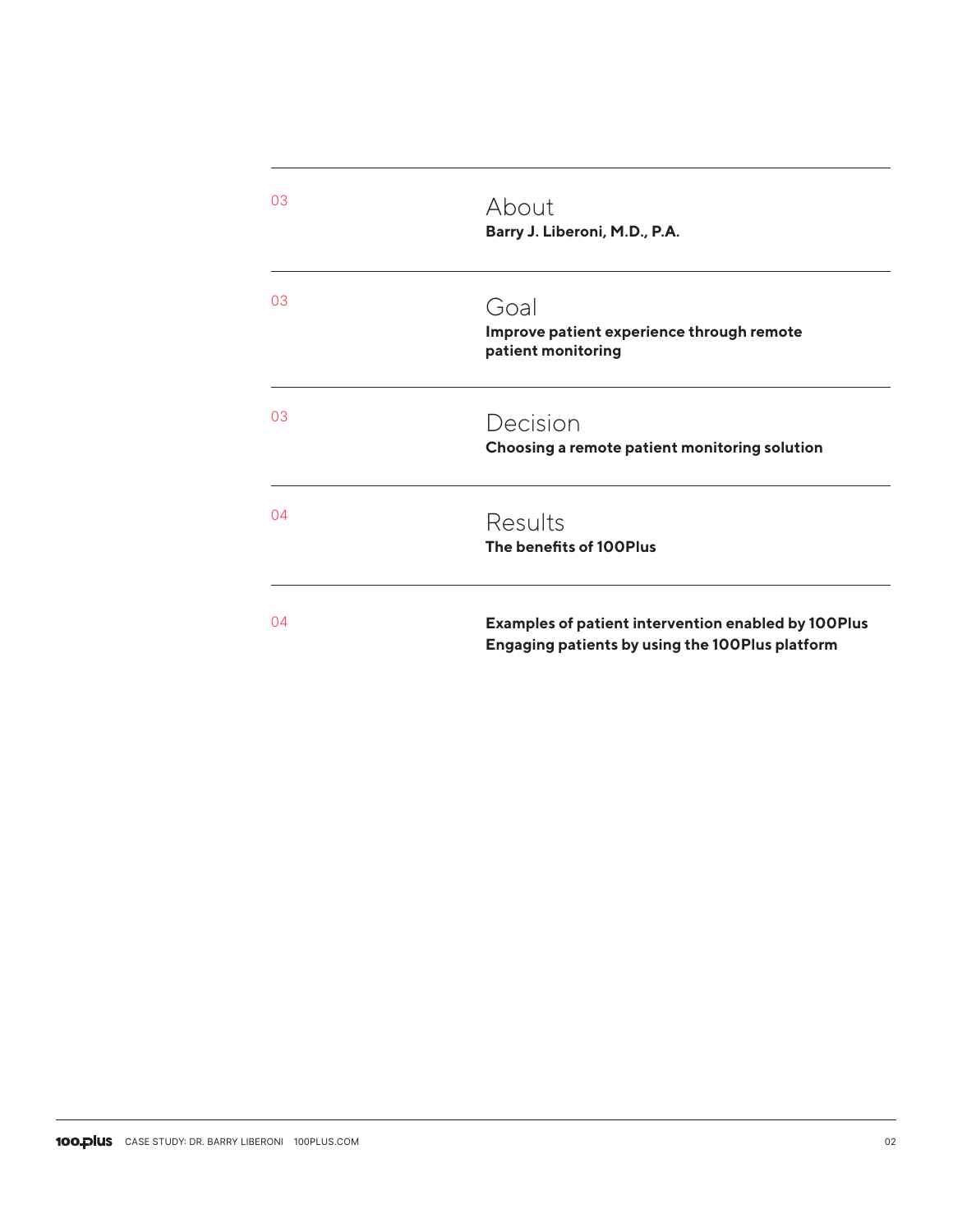# About

## **Barry J. Liberoni, M.D., P.A.**

Dr. Barry J. Liberoni's internal medicine practice in South Texas has a patient population that includes adults with chronic conditions such as hypertension, obesity, and heart disease. Most of the practice's patients over 40 have multiple chronic conditions. 80% of seniors have at least one chronic condition and Dr. Liberoni notes that "South Texas is the diabetic capital of the U.S."

# Goal

### **Improve patient experience through remote patient monitoring**

Dr. Liberoni's practice faced the same challenges many small practices face, treating a senior population with chronic conditions who have many barriers to receive timely care. Trying to manage seniors with telemedicine alone was a challenge because they didn't have the necessary homecare technology at home. To solve these challenges, the practice turned to telemedicine and remote patient monitoring — reaching patients at home.

The practice aimed to provide patients with at-home tools including a digital scale, blood glucose monitor, and automated blood pressure cuff so that they could remotely monitor vital signs. This would allow the practice to provide care to their patients by monitoring and treating their chronic conditions in real-time. Dr. Liberoni explains, "If our patients' chronic conditions become unmanaged it may result in potentially catastrophic and expensive outcomes further stressing the healthcare system."

# Decision

### **Choosing a remote patient monitoring solution**

Once Dr. Liberoni's practice had decided to move forward with remote patient monitoring, they set their requirements for a solution that doesn't make providers or patients download an app or learn complicated tech to use it. Prior to finding 100Plus, the practice couldn't find a suitable solution and considered building one themselves. After doing more online research and learning more about 100Plus, they began enrolling patients in the program. Dr. Liberoni found the email alerts for patients whose health data was out of normal range and the intuitive web interface of the 100Plus Provider Portal helpful immediately: "It gives me good oversight about what's going on with my patients' conditions at home."